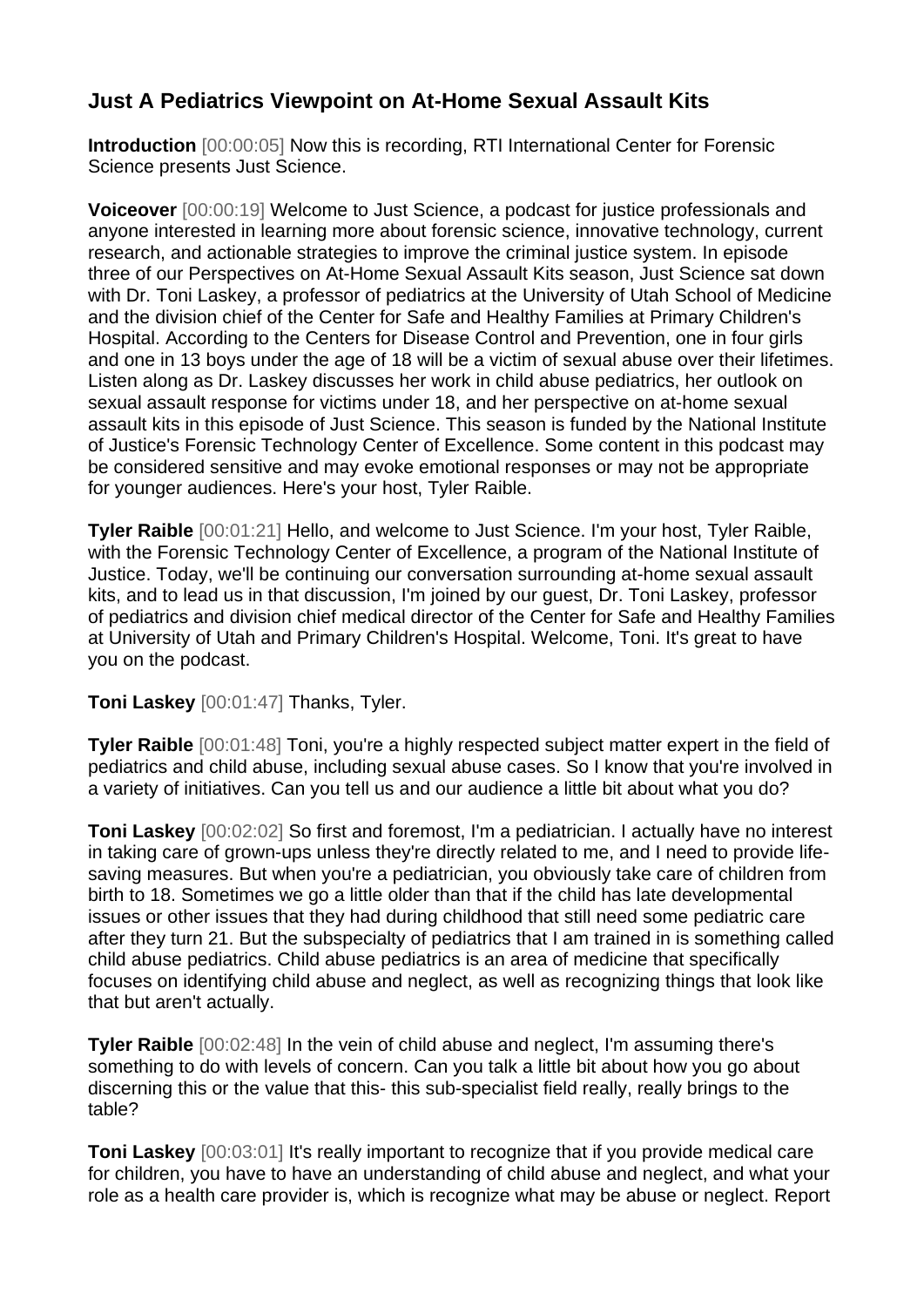your concerns as you're mandated by law to do, but it's also to know what resources are available to you to help figure out cases that are maybe a little bit harder. So some children have very clear signs that are unambiguously inflicted trauma, but other cases have things that could be confused for abuse. So a child abuse pediatrician's job is to work as a member of a larger team that's both health care providers and what we call our community partners - so law enforcement, Child Protective Services - to help figure out what has happened, and if it is abuse, we need to take certain steps to protect a child from further injury or further harm. And if it's not abuse, we need to make sure that the system stands down because that child is already safe from their caregivers, but they might have a medical condition that needs to be addressed.

**Tyler Raible** [00:04:09] So it sounds like it's a matter of looking at patterns of injuries, you know, is this- is this broken arm a result of abuse or did they fall off a trampoline?

**Toni Laskey** [00:04:18] Yeah. And likewise, with sex abuse. I mean, sex abuse is hard when you have a child who is maybe pre-verbal and is having behaviors that are causing concerns for the caregiver. So they don't, they don't know like why is my child doing this? And they bring it up with their pediatrician, and their pediatrician might not have adequate training to be able to answer that question. So we're a resource to help in the evaluation of kids who are demonstrating signs or symptoms that might suggest that they've been sexually abused.

**Tyler Raible** [00:04:51] To me, it seems like this is invaluable work. So how did you get started in this field? Were there any moments or events within your career that- that drove you to this point or to this sub-specialization?

**Toni Laskey** [00:05:02] I always knew I wanted to be a pediatrician like literally since elementary school because I just love kids, and I was always the mother hen that would be micromanaging small children on the playground. But the reality is, is during medical school, you get exposed to lots of different types of medicine, and adult medicine was very clearly not something I was interested in. But by that same token, I knew that I wanted a little bit more variety in my day than just what we call general pediatrics, which is when you go see your regular pediatrician to check on growth and development and see if your kids got an ear infection or whatever. And so I had the opportunity to work with a child abuse pediatrician when I was in medical school and see how every day for her was something different. And that was, that was really attractive to me - the opportunity to have such a positive influence at such a really difficult time for a family can be very gratifying.

**Tyler Raible** [00:05:56] Yeah, I can imagine you were, you are going to be present in a situation where a family really needs you. So there's- there's, you know, an immense amount of value, and I could see it'd be very, very satisfying.

**Toni Laskey** [00:06:06] One of the things that's also really important is is that I feel like understanding the medical world is very difficult for those outside of it. So you have people that are all working on a- on the same case together and have to understand the medical component. And some doctors aren't very good at communicating with non-medical people, and so, you know, law enforcement or child welfare or attorneys are sometimes intimidated by having a conversation with a doctor who they know is going to talk way over their head and not slow down, and, you know, assume that everybody is on board with what's being said. So I really enjoy the opportunity to teach different people about what different medical things mean and don't mean. And so that's- that's an integral part of my job.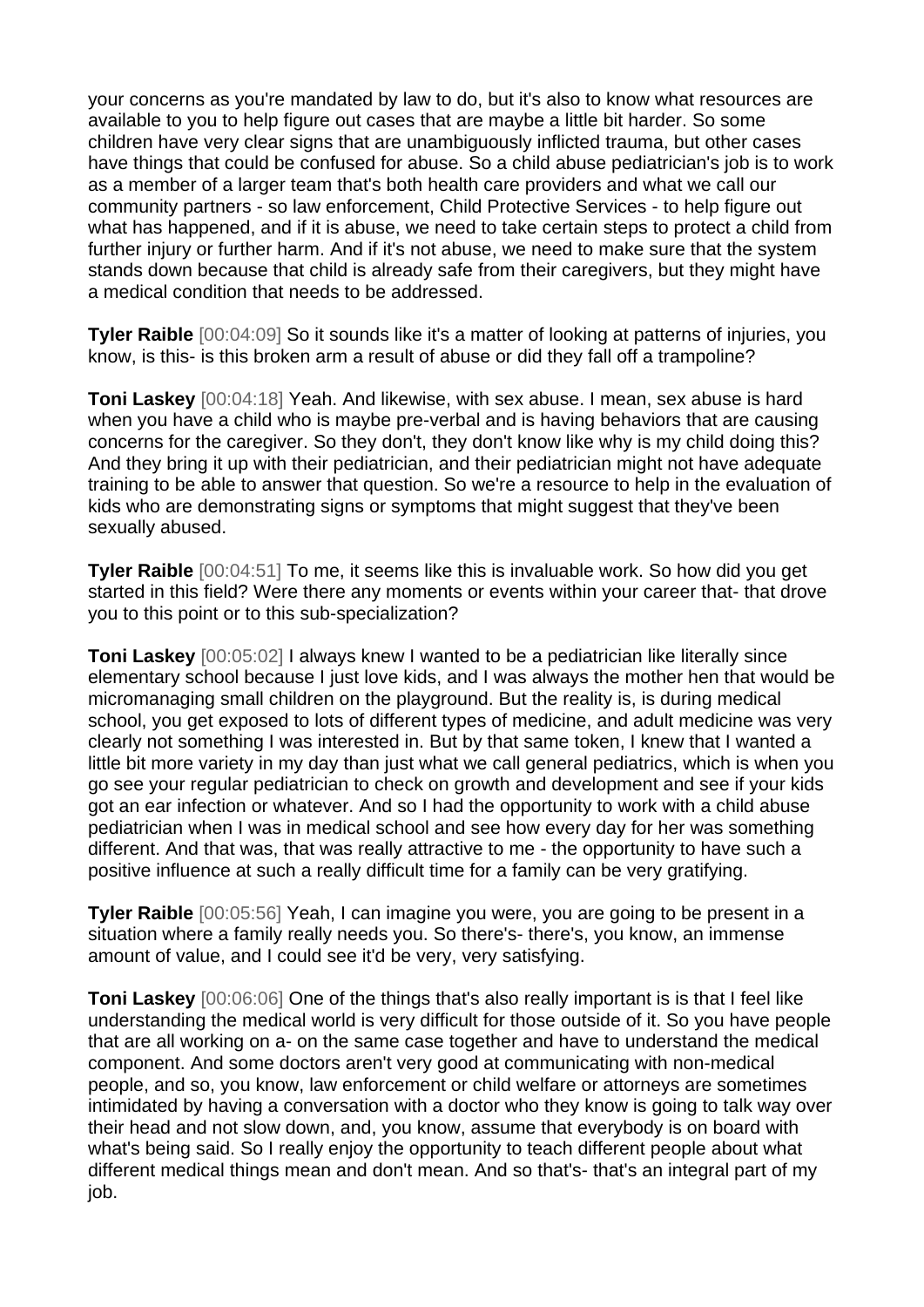**Tyler Raible**  $[00:06:51]$  I know that you're part of this, this Intermountain Primary Children's Center for Safe and Healthy Families. Can you tell us a little bit about this organization?

**Toni Laskey** [00:06:59] It's an organization I'm really proud of because it's an example of the good things that can come when people come together for a mutual cause. So I work for the University of Utah and I work at Intermountain Health Care's Primary Children's Hospital, and in every other arena in the state, they're competitors, except in the care of children. Both Intermountain Health Care and the University of Utah mutually support the Center for Safe and Healthy Families so that we can mutually care for the potentially abused child without concern about where is this kid and what health care system are they in? So together we have a child abuse program that is at Primary Children's Hospital, and we provide both medical evaluation and mental health services for children who have experienced trauma. So those two services together are also around the entire state of Utah at our Children's Justice Centers so that we can provide the best care as close to the patient as possible.

**Tyler Raible**  $[00:08:01]$  It is great to see competitors unify on such an important conversation and I guess goal. So I do want to kind of use that to segue into the bulk of our conversation. But before we really dive into today's topic, I want to set some background. Toni, oftentimes when- when we think about sexual assault cases, we might think about almost exclusively adult cases. But obviously sexual assaults occur against children as well. So can you tell us, besides the age of the victim, how do these cases differ?

**Toni Laskey** [00:08:32] Child sexual abuse is different in that the people who often perpetrate this are somebody in the family or closely related to a child in their social circle. So the reality is is that there's differences based on age - school age children are exposed to different risks than preschool children and different than a teenager. So we have to think about sort of the age and developmental status of the child. And when I say child, it's really important to recognize that I mean, anyone under the age of 18, because while my teenager certainly wouldn't be happy if I were referring to him as a child, the reality is is that until you reach 18, the laws of the state identify you specifically as a child. So just to be clear, child and teen in my mind are in the same category. So the numbers that we have about sexual abuse victims are based on research that either capture cases that we know about now because a child has told somebody that it's happened or they come from adults being interviewed about things that happened in the past. So what that tells us is we know some idea of how often this happens, but we probably don't have a full idea of how often this happens because there's no way to know for sure unless somebody tells us. And that- that really means that the problem could be a lot bigger than we realize.

**Tyler Raible** [00:09:59] I mean, when you- when you put it in that light, it's a little overwhelming. So one thing that you said that kind of stuck out in my head is it seems like there are kind of three different, for lack of a better word, categories. How do they actually break down within that subgroup?

**Toni Laskey** [00:10:12] I mean, medically, we think about it in those sort of broad categories of your pre-verbal, so you're not able to tell us that something has happened and we're responding to either behaviors or symptoms or sometimes even witnessed events. So that's- that's in the youngest kids. And in those cases, the kid's never going to be able to tell us what happened. Then you have school aged kids, which remember you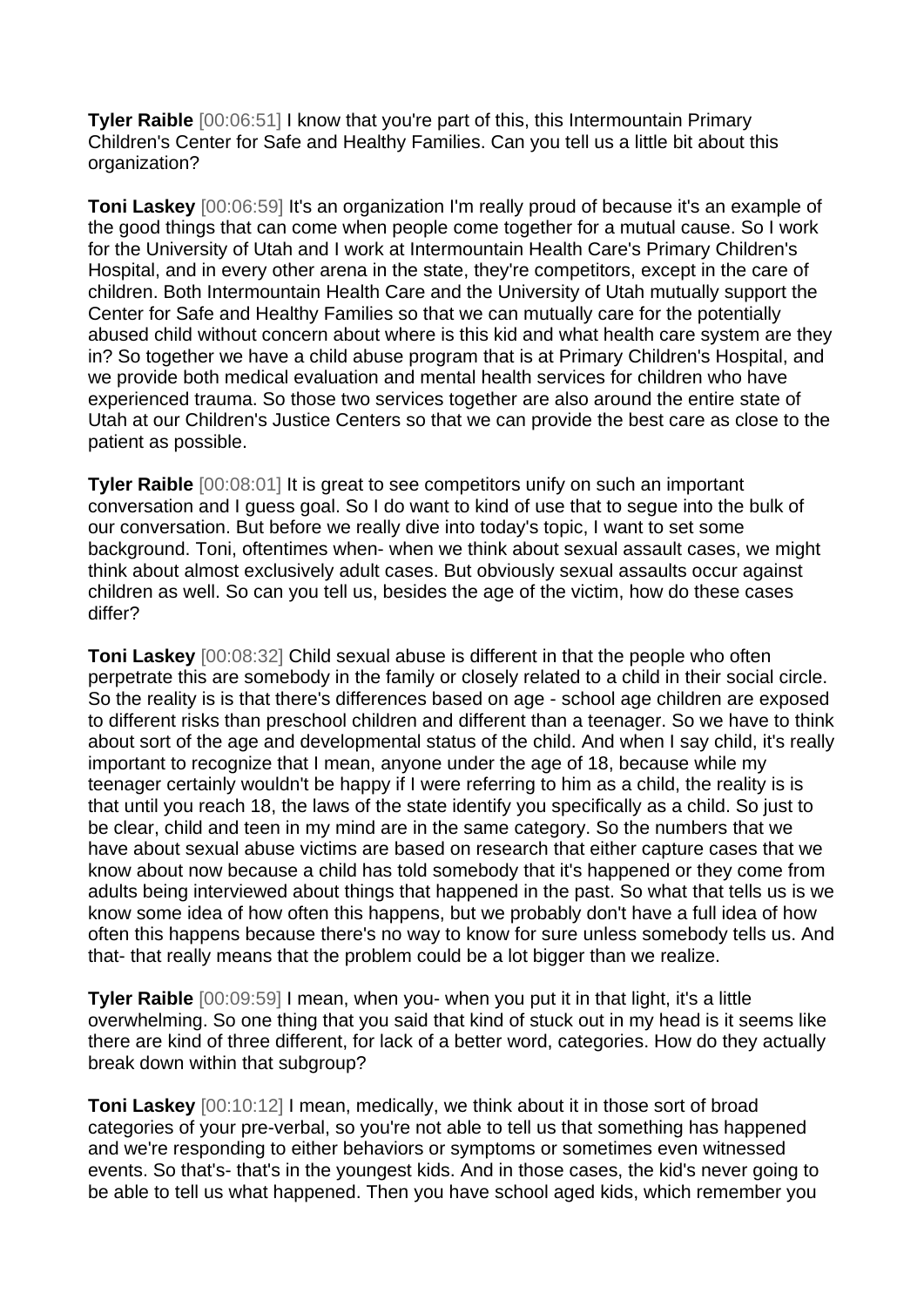can't really lump a kindergartner in with an eighth grader - they're fundamentally different and so sort of the things that happen to them and how they tell us about those things are different. But broadly speaking, sort of school age is a category. And then there's the category of adolescent, which, of course, most adolescents are in school, but again, their relationships with peers or in other outside of the home activities that might have less parental supervision, like sports or camps, things like that, expose them to different risks also. So broadly speaking, yeah, three groups that I think of.

**Tyler Raible** [00:11:13] Excellent. Thank you for the clarification. I do want to talk a little bit about some of the statistics, some of these numbers. I know that there's definitely a significant amount of research. Can you shed a little light on, on any of the statistics surrounding child sexual assault so we can really kind of start to unpack the severity of the problem?

**Toni Laskey** [00:11:31] Sexual abuse and sexual assault are sort of two phrases that we sometimes hear. An assault tends to refer to events that we think of like rape in an adolescent, for example. We rarely use sexual assault terminology associated with younger children. But sexual abuse and sexual assault are in the same category, so I sometimes will use those interchangeably. So some of the statistics that we have from research suggests that one in four girls and one in 13 boys will be a victim of child sexual abuse over the course of their lifetime. You know, and if you think about that one in four, that means you absolutely know somebody in your life that has been a victim, whether or not they've shared that with you. So that's- that's really important to, to recognize. And another statistic tells us that of women who will be victims of sexual assault over the course of their entire lifetime, one in three will have had that happen between the ages of 11 and 17 so while they were a child. And men who will be a victim over the course of their lifetime, one in four of them will have it occur between the ages of 11 and 17. If you think about what it means to you developmentally to have that sort of thing happen while you're still developing an understanding of like who you are in the world and what your relationship is to other people, I mean, think about what kind of long term impacts that has.

**Tyler Raible** [00:12:54] This trauma probably doesn't even resurface for- for many years, you know, depending on the age of the survivor.

**Toni Laskey** [00:13:01] Yeah. And you know, sadly, we don't have broadly available trauma therapy services available to victims. You can get better, and you can get past this. But until we have services broadly available and recognized as being an important part of the healing journey, we have people that grow into adulthood and have to deal with this forever.

**Tyler Raible** [00:13:22] One thing that- that we touched on a little bit, and I want to make sure that we're very clear, is the difference in terminology between child sexual abuse and child sexual assault. Is there a major distinction to be made and if so, what is it?

**Toni Laskey** [00:13:36] There are technical definitions that, for example, the Department of Justice uses in crime reporting statistics, which is always interesting when the legal world has different language than the medical world. So sexual abuse is the inappropriate touching or exposing a child to sexual activities that are inappropriate for their developmental age and comprehension. Sexual assault we tend colloquially to think of as somebody has been raped. So there are definitely situations where a teenager could be sexually abused by a caregiver - they're inappropriately fondled or they're forced to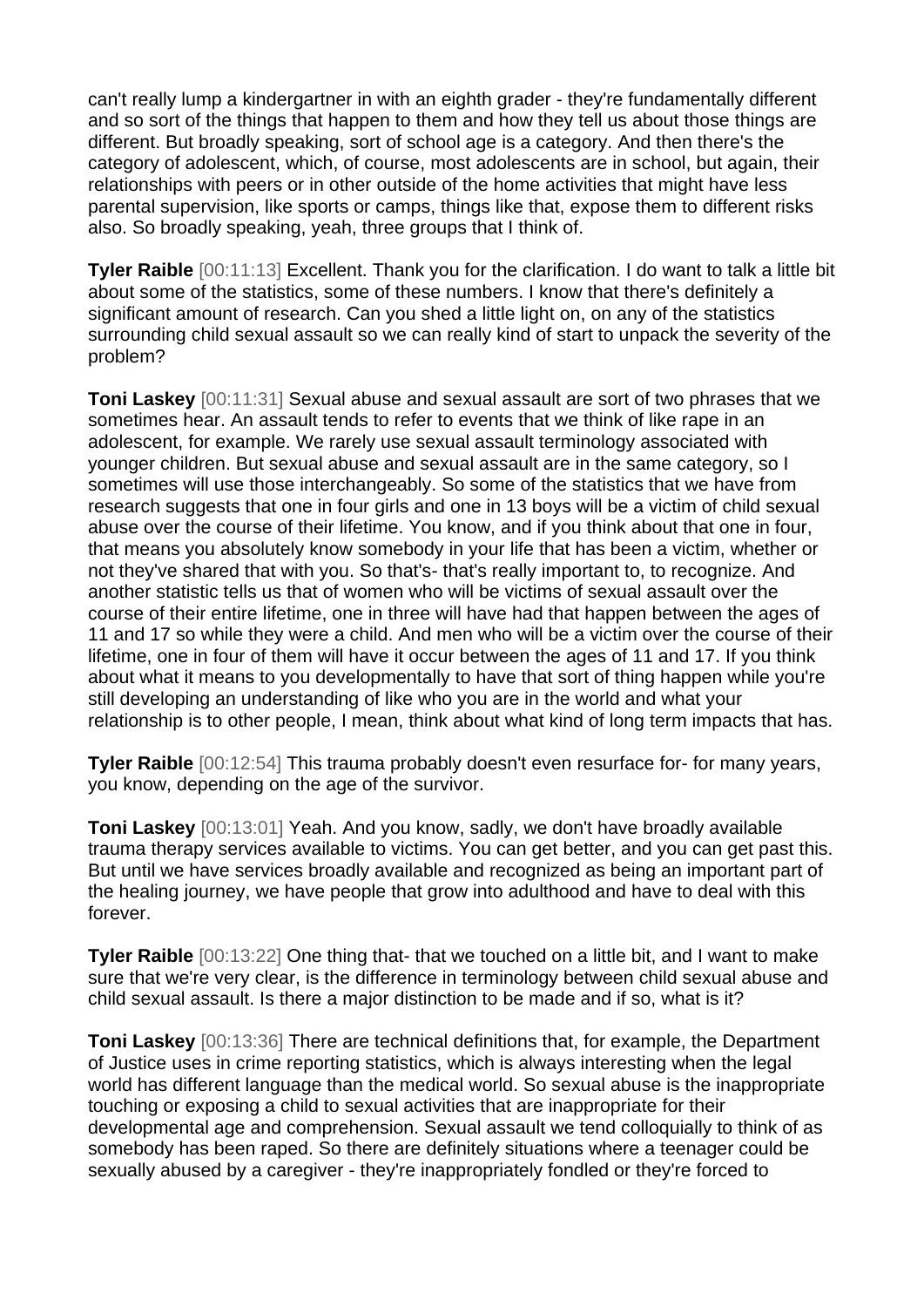participate in the production of child pornography - but we wouldn't typically think of that as sexual assault. It's horrible. It's bad, but it's something sort of categorically different.

**Tyler Raible** [00:14:27] Perfect. Thank you for the clarification. One thing we've talked about in previous episodes in previous seasons is this distinction between victim and survivor in terms of terminology. So is this the same case with children? Do you use victim versus survivor? Is there a preference?

**Toni Laskey** [00:14:43] It's interesting because survivor is a- is a term of empowerment that says I am not a victim of my perpetrator forever, and I fully embrace that concept. That is a really important concept because if you always see yourself as a victim, it's difficult to turn the corner and move forward with meaning. So I completely embrace that concept. But when we're dealing with children, it's important to recognize that they've been a victim of an adult who has done this to them, and at some point, they will become a survivor. But while I'm dealing with them, while they're going through this process as a child, we refer to them in pediatrics as victims. But that's not meant to take away from the fact that they will be able to regain control and move into a survivor position later in life. But for pediatrics, we tend to refer to them as victims.

**Tyler Raible** [00:15:36] That's perfect. Thank you for the clarification. For the remainder of today's conversation, we'll use the word victim because that is the appropriate terminology in this- in this capacity. Toni, I want to talk a little bit about the role of forensic evidence in these cases. So I imagine it's got to be difficult to interpret.

**Toni Laskey** [00:15:50] Not just to interpret, but to even recover. So the child's body is physiologically different than the adult body. So if you think about the changes that puberty brings, some of those include the pH of the genital tract changes, the biological flora - so just the microorganisms that live in the genital tract - those change when you go through puberty. The hormonal changes that your body goes through changes how your tissues look and respond to different types of things. So all of those things play a significant factor in our ability to successfully recover forensic evidence from a pre-pubertal body. So anybody that hasn't started going through puberty yet, we automatically are at a disadvantage for getting forensic evidence off of the body.

**Tyler Raible** [00:16:39] And that makes perfect sense. Is there a risk of, I don't know if cross-contamination is the right word, but I mean, if you look at children who are being diapered - is there a risk that you're going to find skin cells that aren't related to an abuse?

**Toni Laskey** [00:16:53] So that's an excellent question. When you have a teenager telling you what happened, you know, we know what to look for and we- there's really no reason for somebody else's DNA to be in their private parts unless there was contact there for a sexual purpose. In a child, particularly a pre-verbal child, pre-verbal children largely are in diapers, and there's toileting care that you have to do in order to provide appropriate care to a child that age. So obviously, semen and saliva don't belong there - if you found that, that's a problem - but what does touch DNA in the diaper area mean, particularly if it's somebody that provides care for that child? So if it's dad and you find his touch DNA in their diaper area and that's all you find like, how do you interpret that? Because we don't have research that says what normal touch DNA transfer is in those types of situations.

**Tyler Raible** [00:17:50] And that highlights the value of your subspecialty, right, to try and interpret and understand how this evidence might be there?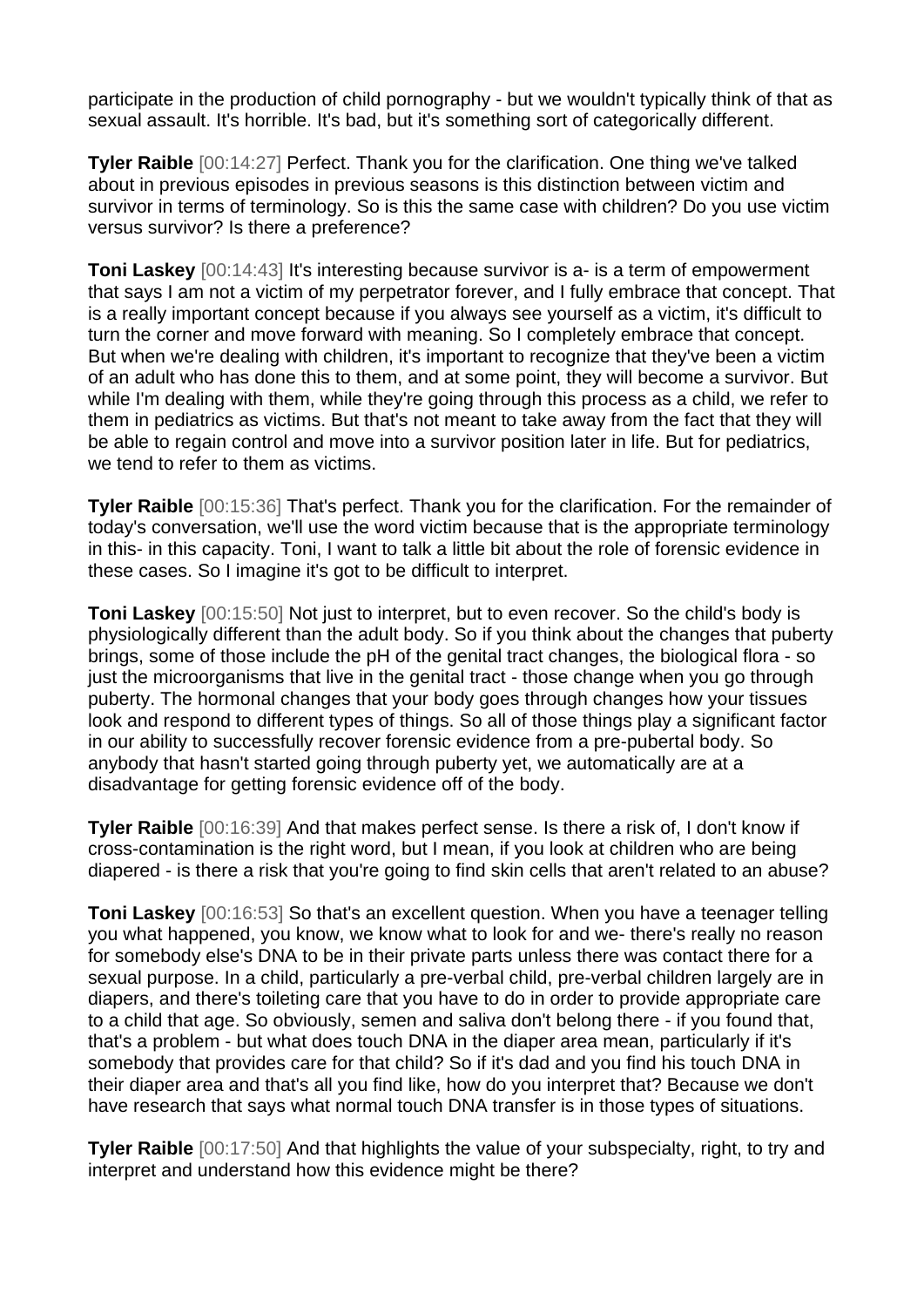**Toni Laskey** [00:17:57] Yes, because if it's there and there are significant injuries or, for example, a sexually transmitted infection - that totally changes everything, right? And so those are medical things that we are looking for. Are there injuries? Is there an infection? But if you just take the DNA itself, that's not standalone enough to answer the question did something happen to this child?

**Tyler Raible** [00:18:21] Excellent. Thank you. Toni, I want to get into the topic of today, but it's this concept of a sexual assault evidence collection kit that is publicly available and not associated with a hospital or a medical facility, and we've been referring to them as athome sexual assault kits. So can you talk a little bit about what this is and the kind of impact that they might have from your perspective?

**Toni Laskey** [00:18:44] Yeah, the development of this is really disturbing for those of us that provide medical care for- for this particular population. Frankly, I was completely surprised when I heard that this was coming onto the market. I couldn't imagine what the niche was that it was filling. I've heard that they were designed to provide some measure of control back to a victim of sexual assault or allow them to make choices that work for them. But something we say in pediatrics all the time is children are not small adults. So things that may be thought of in one way for an adult really does not immediately transfer to the pediatric population. A teen might have a body that looks like an adult, but by definition, because of their age and frankly, their developmental status, they need to be thought of and treated differently than adults.

**Tyler Raible** [00:19:38] And that makes perfect sense. There's a fundamental difference. So when it comes to collection, then, what kind of impact does this have?

**Toni Laskey** [00:19:46] Well, you know, the problem I have is that I think people misunderstand the effort that goes into doing forensic evidence collection correctly. This isn't as simple as like taking a Q-Tip from your bathroom and swabbing an area that you think is- is potentially going to have evidence on it. The amount of attention to detail that has to be spent to do this correctly, it's labor intensive. It requires a significant amount of training. There are important safeguards that have to be put into place while you're collecting the evidence to ensure that you're not contaminating that evidence. So it is an extremely meticulous process that has to be done with absolute attention and care. And after the evidence is collected, it has to be handled in a way that would guarantee that there is not tampering with the evidence. Because if you've gone to the trouble of doing it right, you want to make sure that it goes from the victim to the crime lab without tampering in between.

**Tyler Raible** [00:20:48] Right, there are all sorts of things that could go wrong. On the same topic, do you think there's a significant possibility for retraumatization? You know, if a child's been abused, been assaulted, and now they have to go through this invasive process with a- with a parent or a caregiver, like is it possible to retraumatize the child?

**Toni Laskey** [00:21:07] Yes, I really believe that there is. One of the things that doctors and nurses who do this type of medical care are trained in is being victim centered and trauma informed and being able to recognize what does this child who has had this experience and is at this developmental level, what do they need right now to prevent furthering the harm? And so we are trained to be responsive to the cues that they're giving us, whether those are nonverbal or things that they're saying. And there's also a process that we have to think about about how do we collect this in a way that doesn't cause physical pain and make sure that the child understands we're doing this to help them. So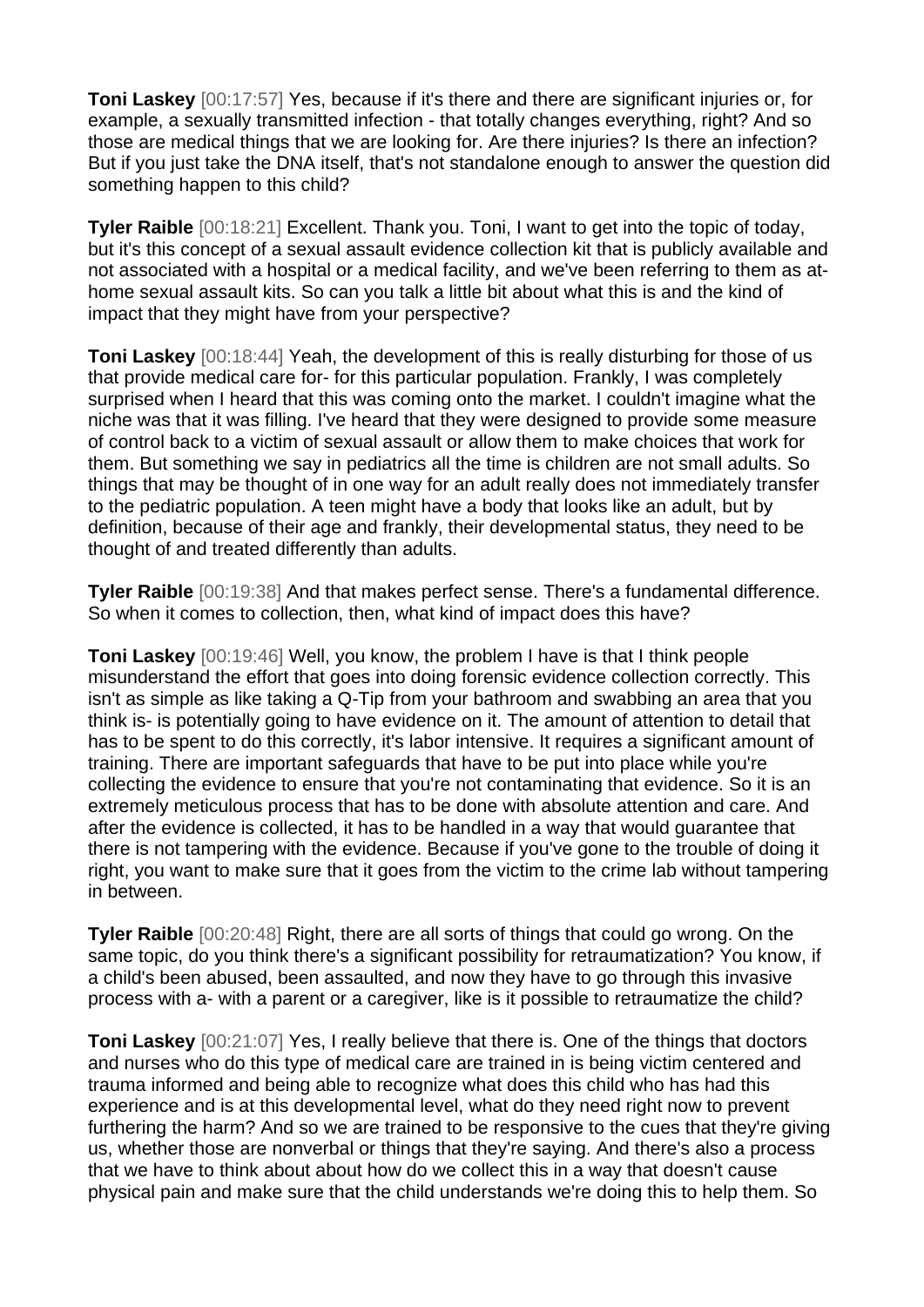imagine that you are a school age child and you have told your mom that something bad has happened to you, and your mom says, OK, then you know, we need to do this. Lay down. Take your pants off, and I'm going to swab you. Like, what message does that send to a child? Whereas as a medical provider, I think children by and large understand I'm going to the doctor, I'm going to the hospital, I'm going to see a nurse. They're going to do medical things, and it has a different connotation. I just think it's really confusing for kids to sort out, like, why do I have to take my pants off and have my mom swab my private part? That doesn't make any sense.

**Tyler Raible** [00:22:35] Right, I mean, as a child, if you go to the doctor, you expect to be poked and prodded. Maybe not necessarily that same behavior from a- from a parent or a caregiver. So Toni, what are some of the differences between this kit and say what would be available to a child sexual assault patient at a hospital?

**Toni Laskey** [00:22:52] I think a really important distinction is when you go to a health care setting to have an evaluation after a sexual abuse or sexual assault, the provider that's seeing you is doing so much more than just collecting forensic evidence. What we're doing is we're ensuring your physical and mental health and collecting forensic evidence. When I say we're ensuring your physical and mental health, we're doing a crisis assessment. What is your level of trauma symptoms right now? Do I need to get a crisis social worker involved? Are you actively suicidal? Are you experiencing trauma symptoms, and I need to get you hooked up with the trauma therapist sooner rather than later? Medically, I'm thinking about, have you sustained an injury that I need to document because that injury could be corroborative to what you've told us has happened. So I have, as a medical provider, a responsibility to do a complete physical exam on a patient and document findings that I see. Then I'm also thinking about could you have gotten a sexually transmitted infection, or if you're a teenager, could you have gotten pregnant from this event? And if that's a possibility and you're within a certain timeframe, then I can give you medicines to prevent those things from happening. So I'm literally preventing something worse happening to you after this bad thing has already happened. So after I've done all of those things, then I'm also collecting forensic evidence, which is part of a bigger puzzle.

**Tyler Raible** [00:24:25] Can you tell us in general what happens when a child or a teen comes into a medical facility after disclosing abuse or assault?

**Toni Laskey** [00:24:32] After they've come in, depending on where they come into and what resources are available in the state, ideally, a health care professional, either a doctor or a nurse, who is specially trained in caring for children who have had this happen will come and sort of assume the responsibility for this patient. So they're going to work with the child. And if their parent is there, sometimes teens do or don't have their parents with them, we're going to work with them together to figure out what do we need to do? So what has happened to you? When did it happen to you? Because that's going to tell us what we need to do immediately versus what do we have some time to do later. And then we're going to- we're going to start a process of thinking about how do I meet your needs right now? So like I said before, we're going to do sort of a trauma screening to figure out, is there active suicidality or a potential for self-harm right now? Then we're going to get some urine and blood samples. We're going to do a complete physical exam. Sometimes, if they have their clothes on that it happened, we'll take the clothes into evidence and provide them with new clothes. And then we're going to figure out what parts of their body do we need to collect evidence from?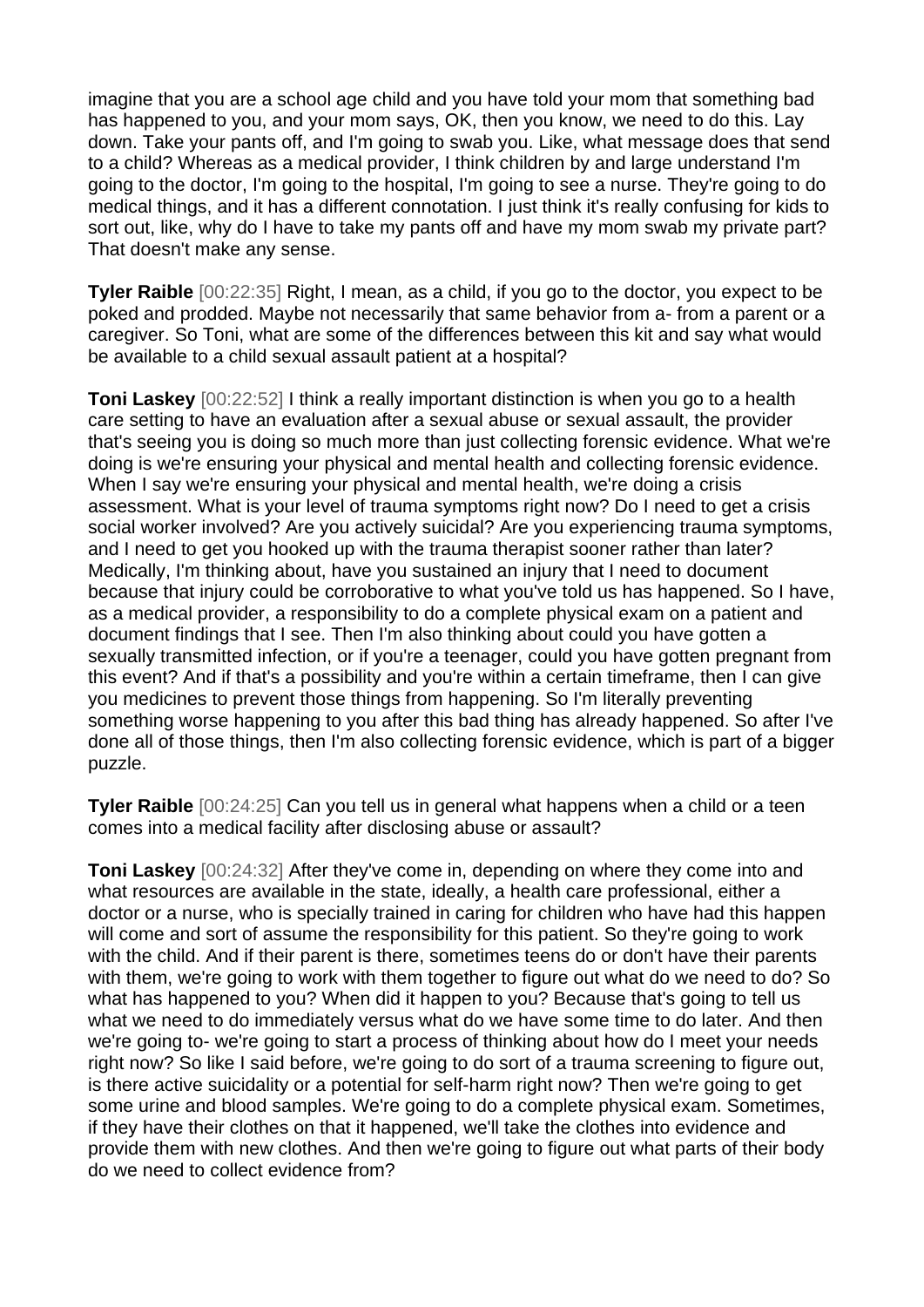**Tyler Raible**  $[00:25:44]$  It certainly seems like it's a more involved, thorough process, and it's being done by a professional, so the quality of the work is going to be likely superior than an at-home kit. In that vein, what cautions or concerns do you have related to the use of these at-home kits, especially in relation to child sexual assault cases?

**Toni Laskey** [00:26:04] Boy, I really have a lot of concerns. One of them is this failure to recognize that as a child, there's a legal mandate that law enforcement or child welfare be involved in these cases - like this is not something- sometimes you'll hear people be like, oh, I'm not going to press charges. If you are under the age of 18 and this has happened, the law says that law enforcement and/or child welfare has to be notified. If the health care provider, for example, would not notify law enforcement or child welfare, they actually would be breaking the law and there's criminal penalties associated with that. So we're thinking about how do we help ensure that this doesn't happen either to you again or to anybody else again? So we have to- we have to make that report. Then there's the problem of if the child were to have an at-home kit done, what is the admissibility of that evidence? Everything tells us that that evidence is literally going to be thrown away because its integrity cannot be ensured, and the integrity starts at collection and it ends at processing at the crime lab. If you cannot say that this was collected in a forensically sound way by a trained professional who followed all of the guidelines, and then they sealed the evidence up in the way that they're trained to seal it up, and there's a chain of custody saying every single person that has touched that evidence between the body and the crime lab, it's not going to be used in court. So God forbid that patient actually did have forensic evidence on them, that might be our only proof that something happened, and now it's inadmissible in court. So now we have taken an opportunity away from that victim for getting justice.

**Tyler Raible** [00:27:50] Right? I mean, I can imagine a scenario where a savvy defense attorney could get that just removed immediately.

**Toni Laskey** [00:27:55] Yes. And you know, in Utah, you so rarely see the defense bar and the district's attorneys on the same side of anything, and they both were testifying against at-home kits because neither side wants these in court because we cannot be sure that they are done properly. And the only way that forensic evidence is of value is if it's done properly.

**Tyler Raible** [00:28:20] So something that's been brought to my attention was the possible use of these at-home kits by adults who may be responding to a very distressing or desperate situation. Can you talk a little bit about these types of issues?

**Toni Laskey** [00:28:33] Given the stats that we talked about earlier, we know that many, many adults have had a trauma history themselves, and sadly many of them have not had access to trauma therapy when they were children or teenagers. So they might still be dealing with trauma in their own life. And they could misinterpret things that their child says or a behavior that they have and interpret it through their trauma lens and see the possibility that their child might have experienced something like they experienced. And in that light, they may choose to do one of these at-home kits thinking that they're helping their child without quote-unquote exposing them to the trauma of going to the hospital and having an evaluation. And the reality is, is that we don't know what that means for that child. If that child truly is a victim, they've now not had access to trained professionals who can help them. And if this thing really did happen to them and there was evidence, we don't have it, so we can't make sure that that person doesn't hurt this child again going forward. So my concern is, is that when we have parents trying to do this, they're out of the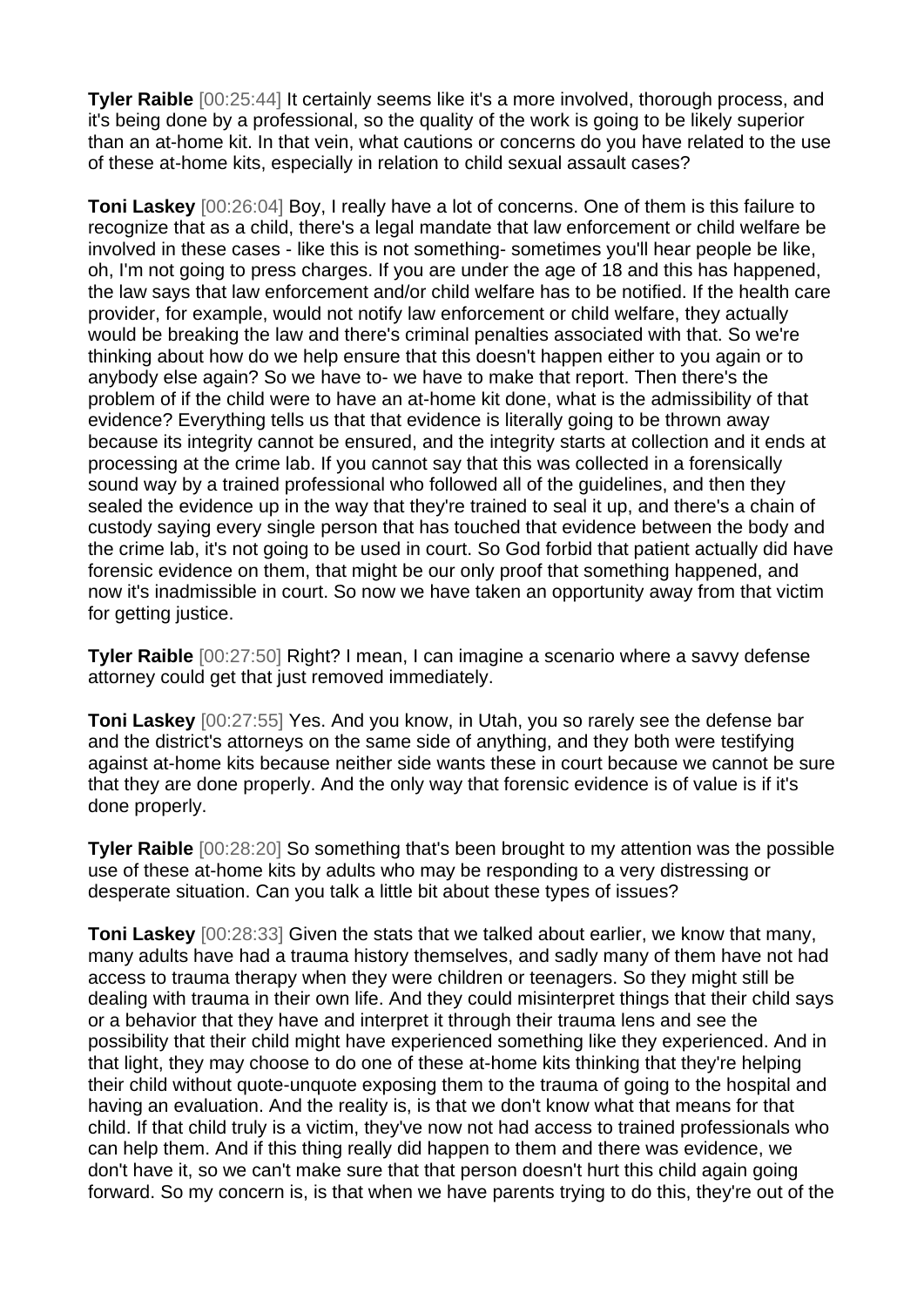parent swim lane now - they're in my swim lane and they're potentially harming their child when they were trying to help. And I don't think any parent wants to harm their child when they think they're trying to help. The other sad thing is, and this is a commonly held myth, is that this is going to be the answer. And what we know is the answer is rarely in the forensic evidence. The answer is in the professional evaluation that goes alongside the evidence collection. So the professionals who are trained to talk to children in a developmentally appropriate way and understand what has happened to them, and the professionals who are trained to understand what a finding on a child means or what a behavior that they're exhibiting means. So if we think that doing the- the at-home kit is going to give anybody that answer as to whether or not this bad thing happened, the reality is, is it's not. And if there was an answer to be had, the child didn't have access to those resources.

**Tyler Raible** [00:30:55] So Toni, I ask all these questions because I want to know your opinion. Is it fair to say that these at-home kits could pose a real threat to supporting child victims of sexual assault and abuse?

**Toni Laskey** [00:31:08] Yeah, I really think they will. This is very much a field of medicine that developed because we wanted to make sure that people, whether they're children or adults, who have experienced a horrific trauma that nobody should ever have to experience, have victim-centered, trauma-informed care. And we all have committed our professional lives to that. And when you have something that removes a potential victim from those services, I think we're all really worried about the harm that's going to come from that. So it's across the board, medical professionals like nurses and doctors, victim advocates, defense attorneys, and prosecutors - we all are very concerned that this is a harmful product.

**Tyler Raible** [00:31:56] So then in your opinion, what do you think is the correct course of action for someone - caregiver, parent, other adult - who suspects that a child is being sexually abused?

**Toni Laskey** [00:32:05] One of the things that I talk about when I do education for, for example, teachers or coaches or parent groups is believe. Children rarely lie about this and believing a child is known to substantially improve their long-term outcomes. So believing might be hard because it's a horrific thing to hear. But if you can believe, then that child stands a chance at being kept safe. So one of the things I tell caregivers because I'm a pediatrician is, you know, Mister Rogers always said, find your helpers. So you may not know what to do, do with this information because this is really awful. You just heard this bad thing, and, you know, what do I do with it? Find your helpers. So your response should be, I am so sorry that this happened to you. I'm so glad you told me because I'm going to help you, and your help may just be getting them to the right person. You don't have to do everything yourself. You know, not everybody knows how to handle this. So your help is finding the right person. In all 50 states, there is a legal mandate for everyone who is concerned about abuse or neglect to make a report to either law enforcement or child welfare, and that starts the ball rolling about getting that child the help and services that they need. So believe and then find who's going to help.

**Tyler Raible** [00:33:28] Of course, you can't expect a teacher to be an expert in approaching the subject but having the resources in place to get the help that the victim, the survivor needs is important. Do you have any- do you have any recommendations on who do they call? Who do they contact? Where can they find these resources?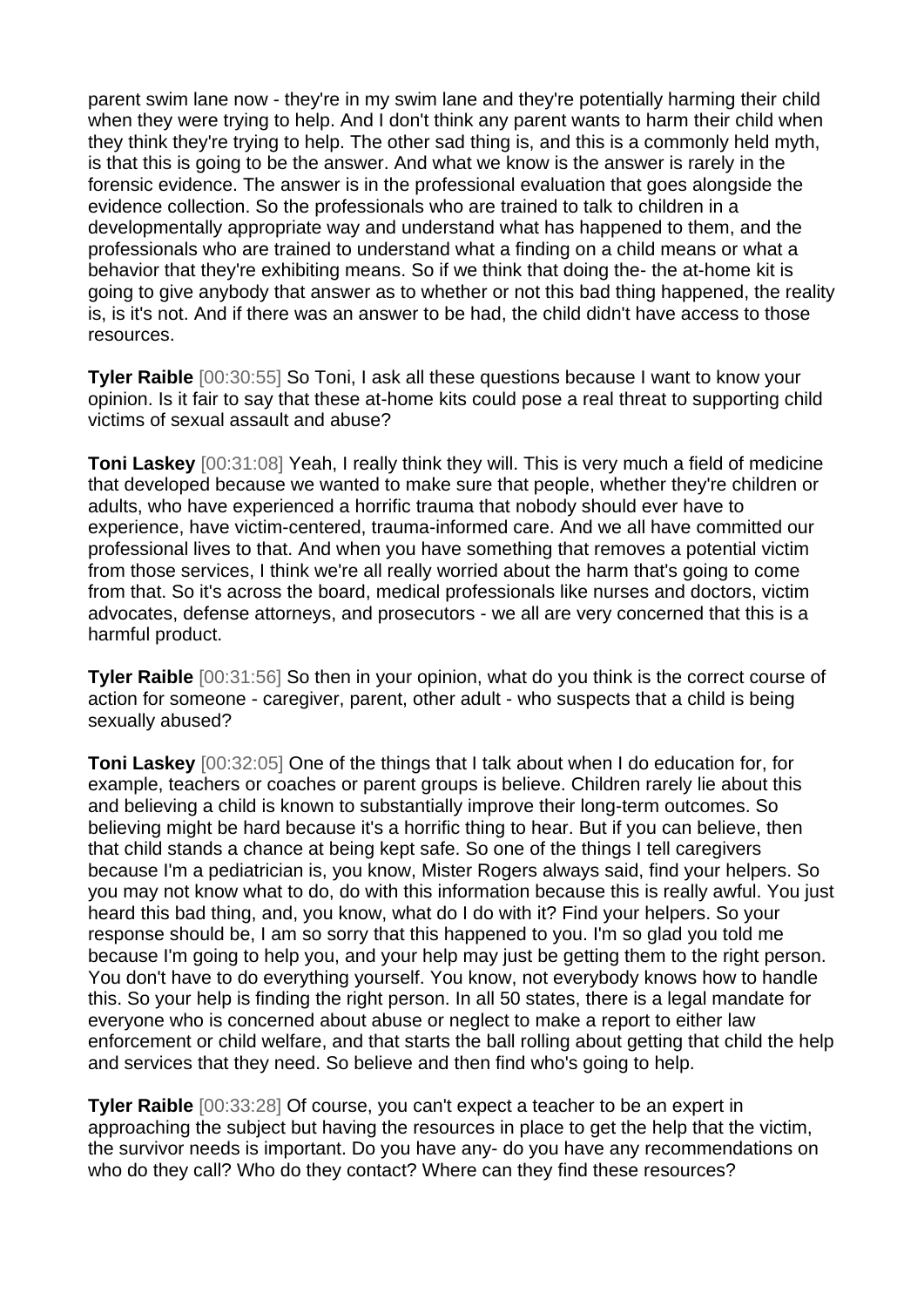**Toni Laskey** [00:33:45] Well, we all know Google is, is the keeper of all knowledge, so you can always Google in your state. You can call 1-800-4-A-CHILD, which is 1-800-422- 4453. That's a national resource that will help figure out what the resources are specifically in your community. And you can also Google something called the children's advocacy centers, and you would find that by looking for the National Children's Alliance. When you do that, those are actually places that are around the country - there's over 900 of them now - that have been specifically set up to provide services to children who've been sexually abused. So it's a place that they can get medical care or get a referral to a place that can give them medical care. Law enforcement and child welfare work together in these settings to provide child-centered care, and they provide victim support services. So that's a really valuable resource. So another resource that's really helpful in cases like this is one called RAINN network, which is the Rape, Abuse, and Incest National Network. So R-A-I-N-N, and you can google that online, and I found that to have really useful information.

**Tyler Raible** [00:34:59] Thank you for sharing those. We'll make sure to include the link for National Children's Alliance and the- the 1-800-4-A-CHILD on the landing page for this episode just in case. So, Toni, as far as supporting children victims, can you talk about some of the positive actions that you would recommend in the kind of support capacity?

**Toni Laskey** [00:35:18] Again, believe is my take home message - you've got to believe a victim who shares this with you. What we know about victims of sexual assault, and this isthis also applies to adults, telling something like this to someone else is really hard. And the way that children developmentally think about this sort of thing is they think it's their fault that this happened, and that holds true for teenagers, that holds true for littles. They think that this is their fault. So when they tell an adult and the adult doesn't believe or doesn't respond in a way that makes the child feel like they're believed, that reinforces that this is something that you brought on yourself. And what that means to a child is that their ability to see a path forward, it just it closes. So we have examples of children who told a teacher, for example, and the teacher didn't believe them and said, well, if it happens again, let me know. The child often has been told by their perpetrator no one will believe you if you tell them, and they've just had that reinforced. So they choose not to tell, which means they remain in a victim capacity because they can't tell anybody. Or worse, they might not be a victim of that perpetrator anymore, but they might become a victim of someone else later in their life, but they've already had the foundation laid that if you tell, that nothing happens, nothing changes. So I can't emphasize enough believe, and tell a child, I believe you, and I'm so sorry this happened. I want to help you. That's empowering. And that leads to resilience. Another really important thing to remember is it's not your job to interrogate. You're not trained in talking to children about this. You don't know what questions are important or what questions might actually be harmful, either to the investigation or to the child because they're not trauma-informed. So don't start playing 20 questions. The child shared something with you, and we encourage what's called reflective listening. So they share something with you, and you respond to that by saying, you know, I can see that you're upset. I'm really sorry. This is what I'm going to do to help you or thank you for sharing that with me. This is not your fault. I'm really glad you told - you were very brave. Those sorts of things are helpful as opposed to starting to ask questions. And then the final most important step that you can do to make a difference in the child or a teenager's life who has shared this with you is making the report, calling CPS or calling law enforcement - whatever the- the laws in your state are or whatever is easiest for you. That is the next best step that you should take after you've believed them, because now you're starting a process that's going to start them towards healing.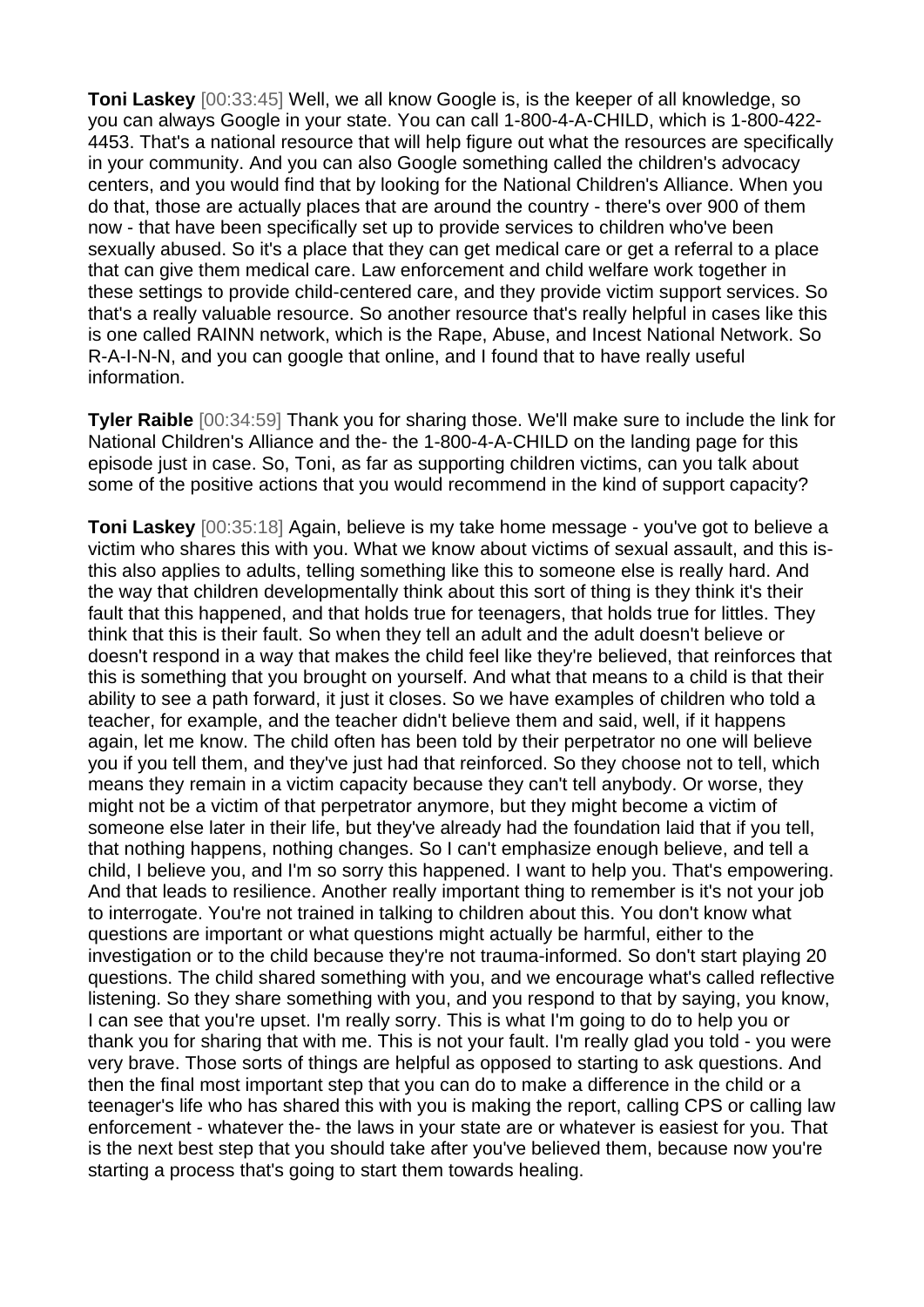**Tyler Raible** [00:38:03] Thank you so much. I mean, there are so many things that just that resonate.

**Toni Laskey** [00:38:07] You know, one of the things that I worry that adults think about when they're- when they're dealing with this is like, oh my gosh, this is so awful. And there's no hope. I think what I want adults to hear today is, is that there is hope. Children can recover from this. We know that bad things happen to kids, but if we take the right steps and put effort into the healing process, and sometimes it's long, and sometimes it's bumpy, but there is hope and you can be OK and you can go on to have normal relationships and not have this be an everyday part of your life. But on that same token, we sometimes have adults who are like, it would be better if you forgot about this. So justwe're not going to talk about it, and they constantly are shutting their child down who's trying to talk about it. And the way that children interpret that is that this is shameful and something bad about you that you should keep inside because nobody wants to hear about it because it's something bad about you. That's, I mean, kids are very egocentric, and I mean that in the psychological way, not the negative association way. Children feel like the way that adults respond to them are because there's something wrong with them. So when you tell a child, you know, we're not going to talk about this, you know, let's just forget about it. Children don't forget about it. They can't move on unless they are able to process what has happened. And trauma therapy is the answer to that. So really working with your victim advocates and child welfare to figure out what are the resources in your community to get your child the services that they need after this thing has happened to them?

**Tyler Raible** [00:39:45] Are there any final thoughts you'd like to share with our listeners today before we wrap up?

**Toni Laskey** [00:39:48] I really want people to know that, you know, obviously this is a difficult subject for people to think about because, you know, sexual abuse is scary on its face and should never happen to anyone. But then when you consider it in the context of a child, that just takes it to a whole new level. And so sometimes people have a hard time processing that sort of difficult material. But I really want to make sure that people hear that there is hope for people that have had this happen, and we all, everybody in society plays a role in keeping children safe and know that there are people who literally commit their lives to taking care of children and people that have had this happen so that we can turn the path that they're on in a more positive direction. So ask for help, don't go it alone, and believe children.

**Tyler Raible** [00:40:36] I'd like to thank our guest today, Dr. Toni Laskey, for sitting down with Just Science to discuss supporting child victims of sexual assault, to discuss these athome kits. Toni, thank you so much for being on the episode.

**Toni Laskey** [00:40:47] Thanks, Tyler. I appreciate the opportunity.

**Tyler Raible** [00:40:49] And for those of you listening at home, on your drive, or wherever you digest your podcasts, if you enjoyed today's conversation, be sure to like and follow Just Science on your podcast platform of choice. For more information on today's topic and resources in the forensic field, visit ForensicCOE.org. I'm Tyler Raible, and this has been another episode of Just Science.

**Voiceover** [00:41:11] Next week, Just Science sits down with Laurieann Thorpe, the Executive Director of Prevent Child Abuse Utah, to continue the conversation on at-home